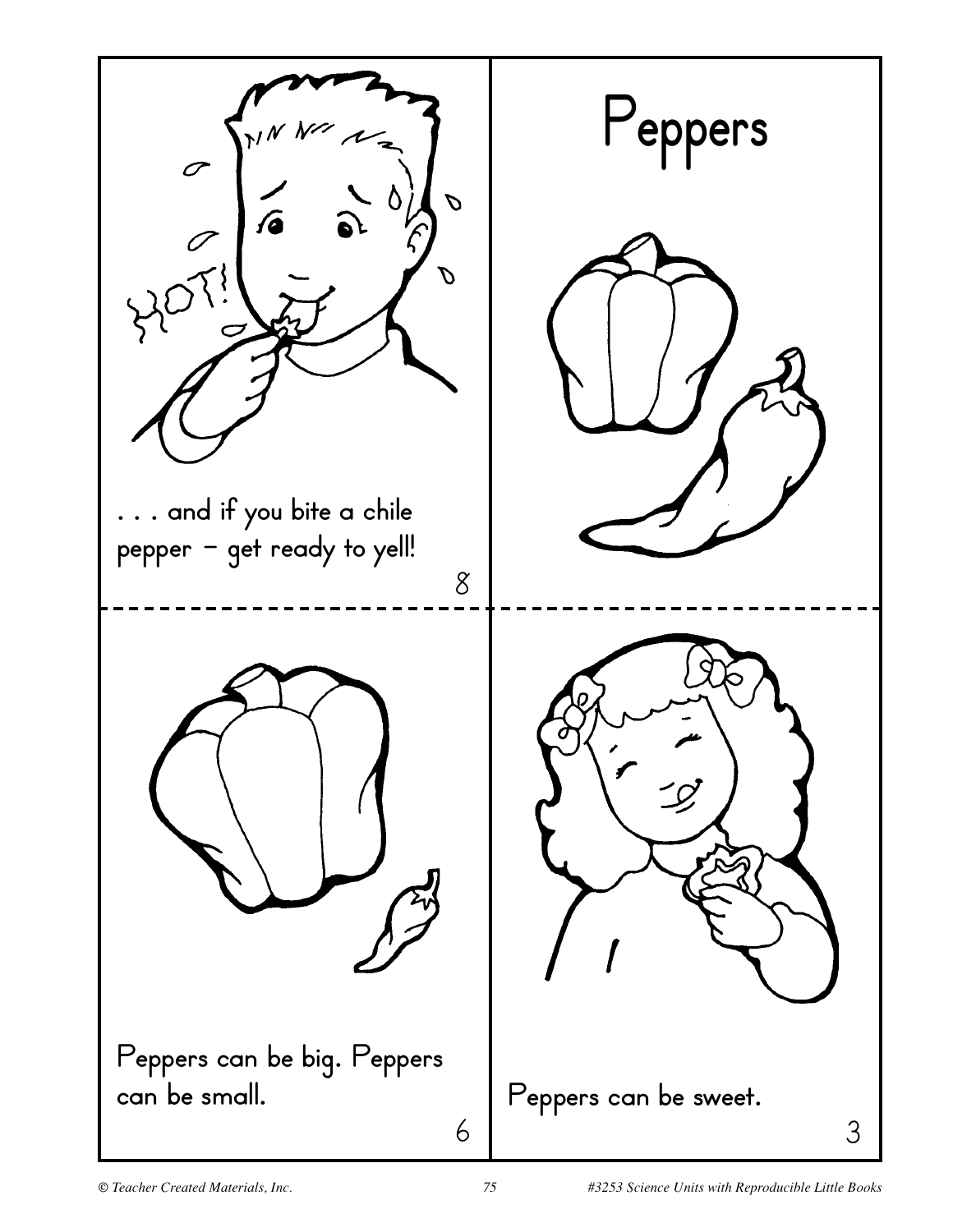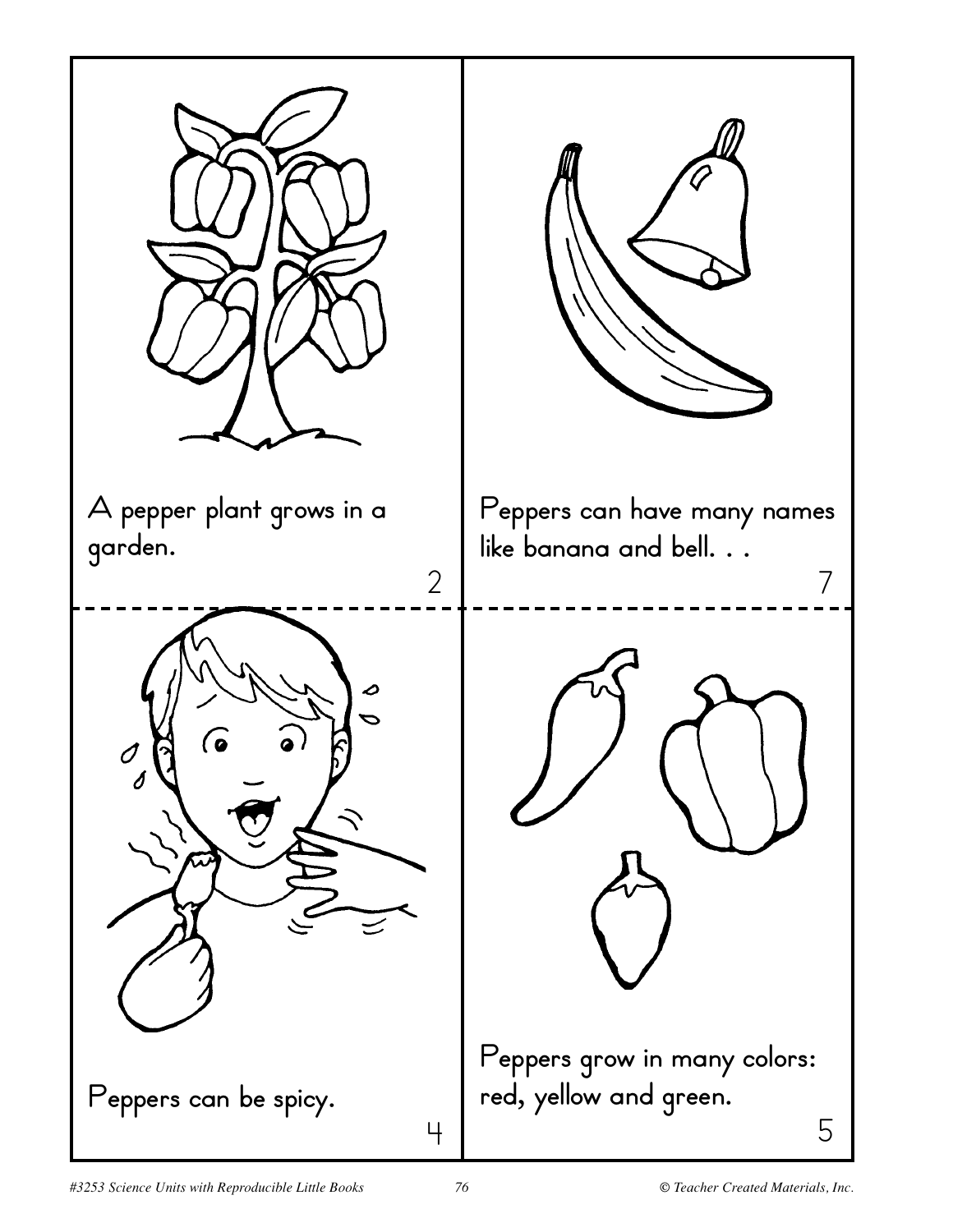## Pepper Leaf Pattern

**Teacher Directions:** Make several patterns for students to use. Use with pages 78–80.

#### **Directions:**

- 1. Trace on green bulletin board paper.
- 2. Make a stem by twisting green bulletin board paper and attach to pepper bush.

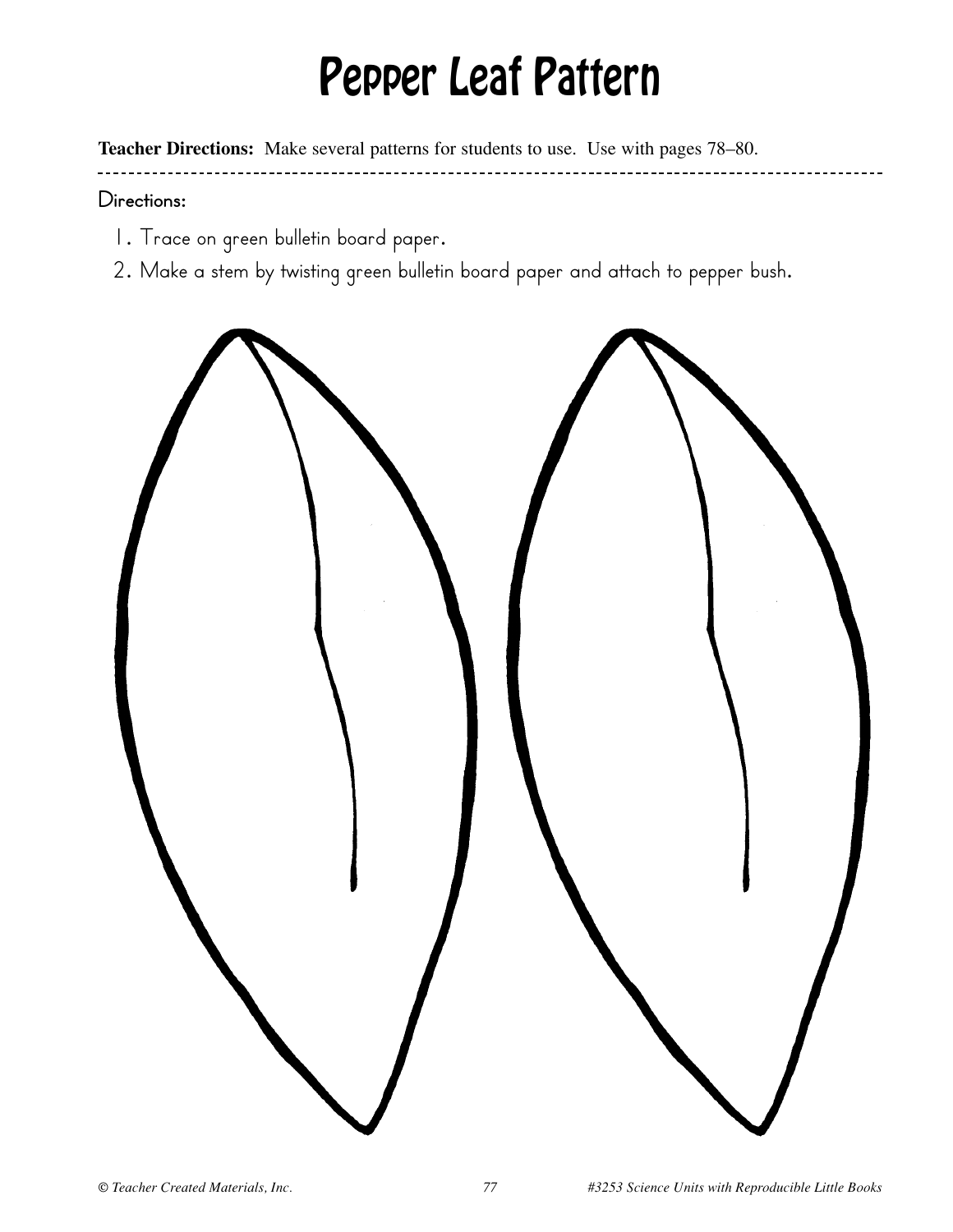# Chile Pepper Stem Pattern

**Teacher Directions:** Copy onto white construction paper. Use with pages 77–80.

#### **Directions:**

- 1. Color stem using brown crayon.
- 2. Cut out and attach to pepper plant.



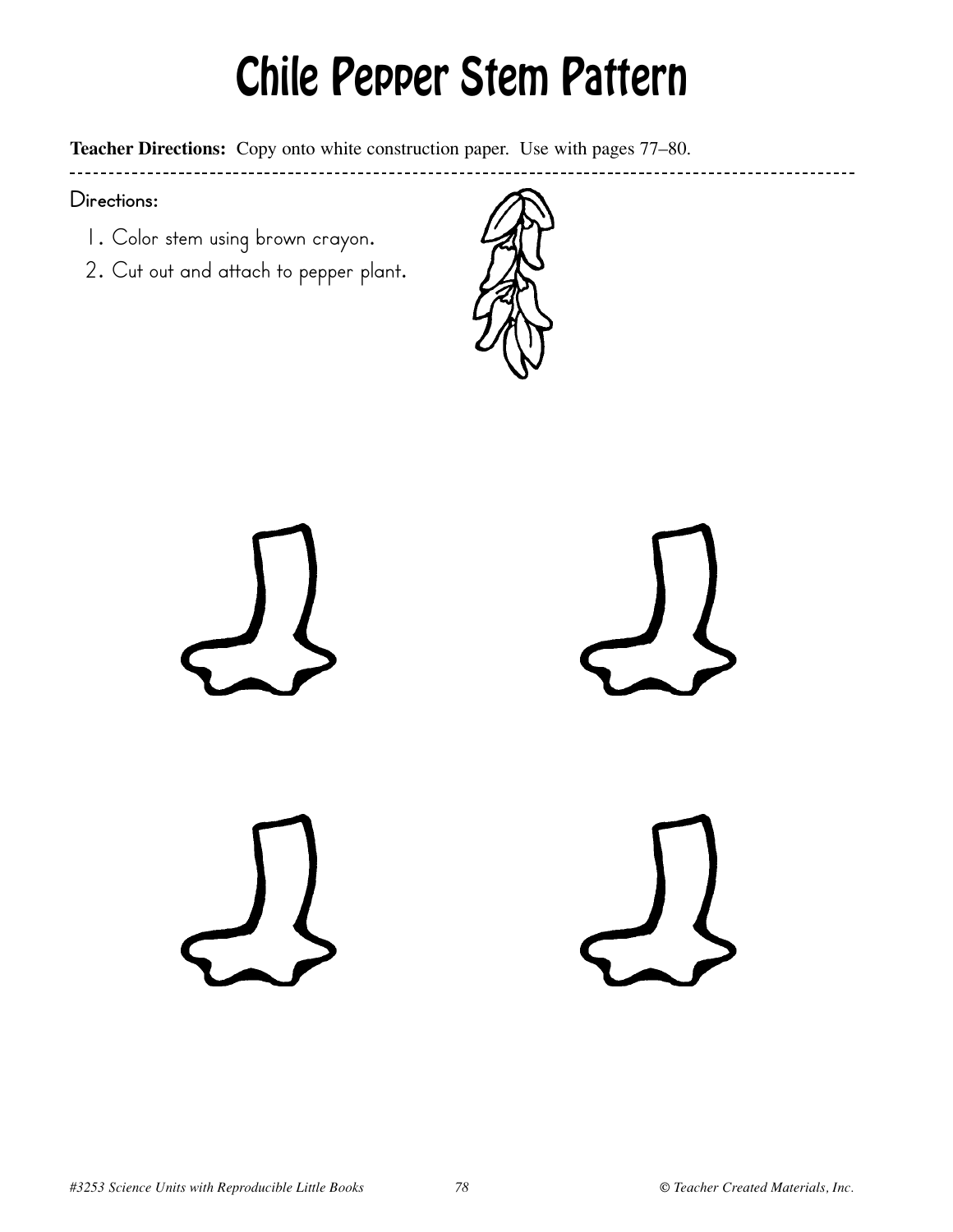# Chile Pepper Pattern

**Teacher Directions:** Copy onto white construction paper. Use with pages 77–80.

### **Directions:**

- 1. Paint peppers using yellow, green, or red paint.
- 2. When the peppers are dry, cut them out and attach them to the pepper plant.